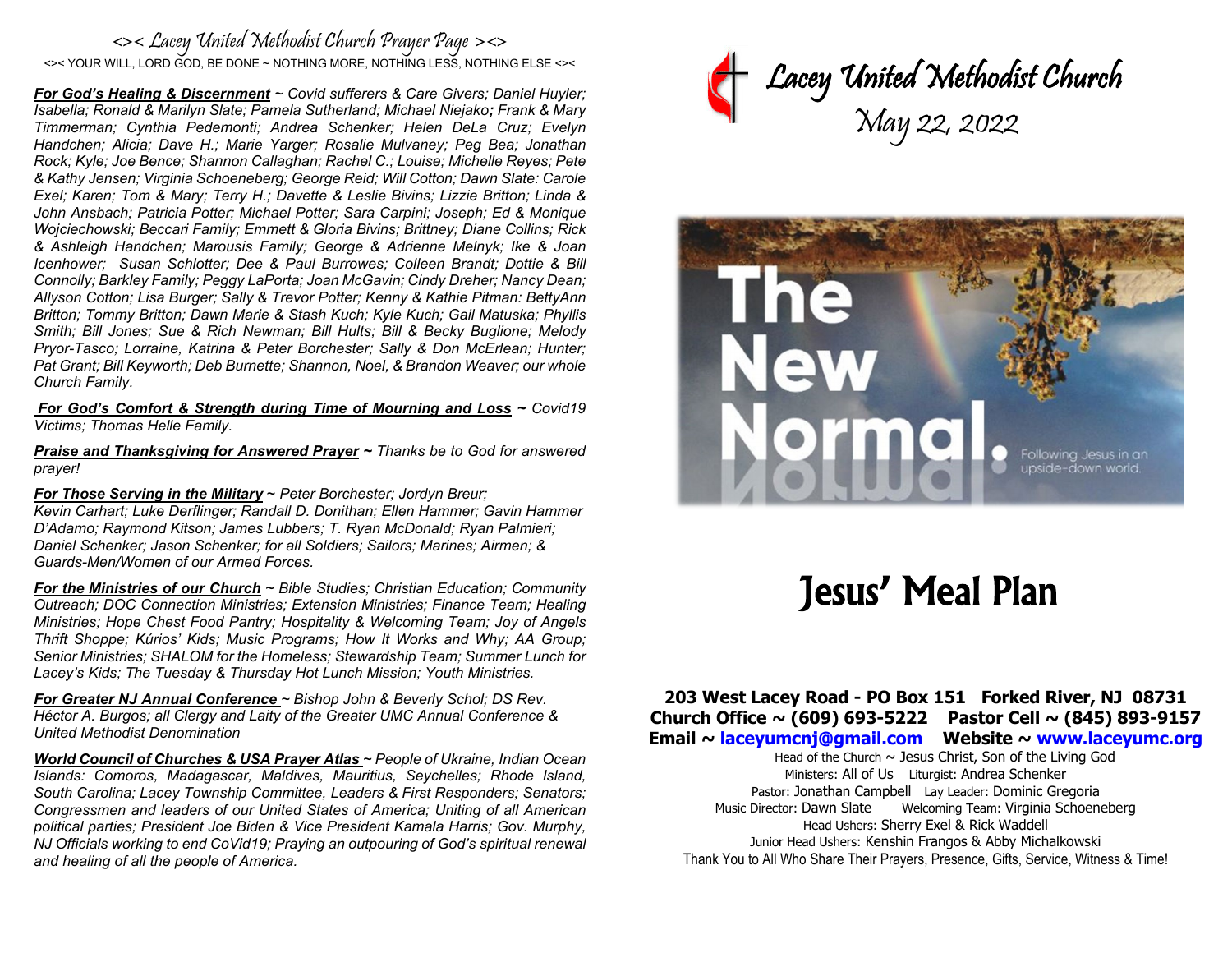Welcome in the Name of Jesus Christ to All Visitors, Members, Family and Friends! \* Please feel free to rise in body or spirit *All Music Used with Permission – CCLI#2274807*

#### **Prelude**

#### **Welcome and Announcements**

*\*Hymn Over My Head FWS 2148* 

*Please stand, as you are able, as the Light of Christ enters.* 

#### **Call to Worship**

Hurricanes and floods and environmental havoc; **drones and IEDs and handguns;** cancer and heart disease and bodies shutting down; **poverty and injustice and oppression.** The ways of death in this world are many. **The words of death surround us.** The fear of death envelopes us. **But we come now to hear a different Word,** a true Word **a life-giving Word.** We are here on Isaiah's mountain **where tears are wiped away,** where a banquet table has been set, **where death has been swallowed up forever.** We do not fully understand it. **We may not fully believe it.** And yet here it is: **the power of Christ's life within us and among us.** *So let us be glad and rejoice in our salvation!*

### **Young Disciples' Time**

#### **Prayer for Illumination**

 **Gracious God, we do not live by bread alone, but by every word that comes from your mouth. Make us hungry for this heavenly food, that it may nourish us today in ways of eternal life; through Jesus Christ, the bread of heaven. Amen.**

**Hebrew Scripture Lesson: Isaiah 25:6-9** 

**New Testament Lesson: Acts 2:42-47**

**Message: The New Normal: "Jesus' Meal Plan"** 

*\*Hymn Falling On My Knees W&S 3099* 

**Pastoral Prayer**

**Offering** 

*Anthem ~ Step By Step* 

*\*Doxology*

**Prayer of Dedication God of the mountains and the valleys, of the dry places and** 

 **oceans: Your voice speaks to us across creation; the flowers and the trees sing of your majesty; and the stars of the night speak of how much we still don't know. As we offer gifts to you and speak our words of gratitude, help us to hear your voice anew. Give us ears to hear, faith to believe, and determination to truly listen to how you would send us into a hurting world. In Christ, we pray. Amen.**

**Prayer of Confession**<br>How often, O Lord, have we believed that the greatest  **commandment is our love for ourselves solely. We have not heard the cries of those in need; we have turned our backs on opportunities to serve you by serving others. Many times we have thought only of our own wants and desires and ignored the needs of others. Help us to truly understand the commandments to love you with all our heart, soul, strength, and mind. Let us care for our neighbors both far and near. Bring us back to your loving light. For we ask these things in the name of our Savior, Jesus Christ. Amen.**

#### **(Time for Silent Prayer and Confession)**

**Assurance of Pardon**<br>In the midst of our darkness and ignorance, the bright light of God's love shines through, healing our anguished souls. Rejoice, beloved of God, for God's love and forgiveness are given to you this day. Amen.

### **Sacrament of Holy Communion**

### **Prayer of Gratitude**

 "Thanks be to thee, holy Father, for thy sacred Name which thou hast caused to dwell in our hearts, and for the knowledge and faith and immortality which thou hast revealed to us through thy servant Jesus.' **'Glory be to thee for ever and ever.'**

 'Thou, O Almighty Lord, hast created all things for thine own Name's sake; to all men thou hast given meat and drink to enjoy, that they may give thanks to thee, but to us thou hast graciously given spiritual meat and drink, together with life eternal, through thy Servant. Especially, and above all, do we give thanks to thee for the mightiness of thy power.' **'Glory be to thee for ever and ever.'**

#### 'Be mindful of thy Church, O Lord; deliver it from all evil, perfect it in thy love, sanctify it, and gather it from the four winds into the kingdom which thou hast prepared for it.'

**'Thine is the power and the glory for ever and ever.**

*\*Hymn Love Lifted Me W&S 3101* 

**Benediction Postlude**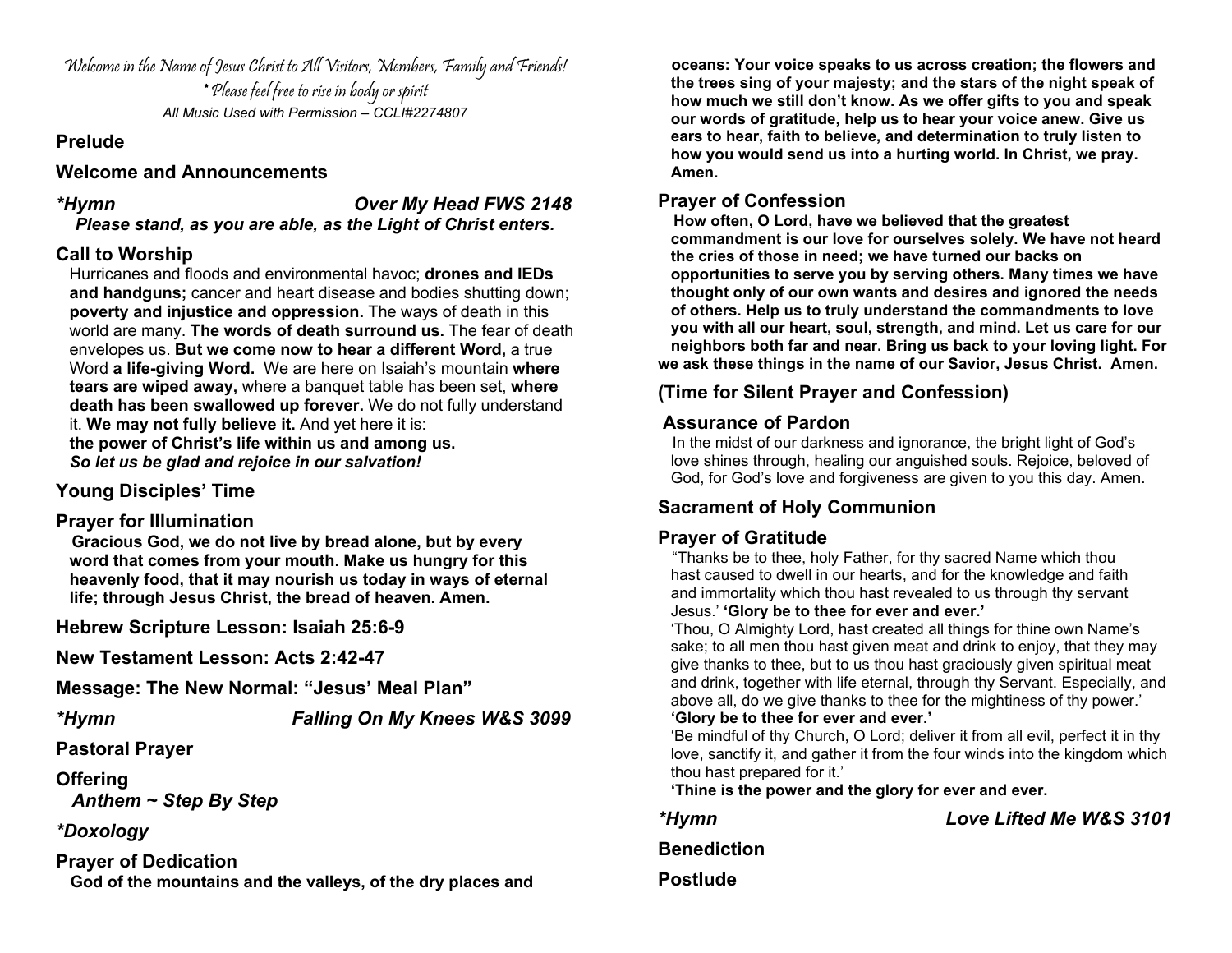welcome, nurture and serve all. Sharing God's grace with open arms. The vision and mission of Lacey United Methodist Church is to Making disciples of Jesus Christ for the Glory of God.

#### **FINANCIAL STATISTICS – May 9, 2022**

 **May 15, 2022: Attendance ~ in-person; 26 via YouTube Attendance ~ 40 in-person; 30 via YouTube Offerings ~ \$1,005.00 Offerings via Vanco ~ \$1,276.64 Plate ~ \$10.00 Wedding ~ \$500.00 Discretionary ~ \$55.00 Offerings ~ \$734.00 Offerings via Vanco ~ \$952.32 Plate ~ \$58.00 Brick Pavers ~ \$100.00 Discretionary ~ \$57.00** 

Thank you for your continued support of LUMC! If you are able, please explore giving on-line by using Vanco for electronic giving (details below) or mail your tithes and offerings to LUMC PO Box 151 Forked River, NJ 08731. Thank you and God bless you!!

#### **Shop Online? Here are two ways you could earn donations for LUMC!**

 $\checkmark$  umcmarket.org - You earn for LUMC every time you click through the umcmarket.org site to shop. Sign up for free at umcmarket.org!

 $\checkmark$  amazonsmile.com - Support LUMC by starting your Amazon shopping at<https://smile.amazon.com/ch/22-2279634>

**Electronic Giving is Here!** [F](https://www.laceyumc.org/)ollow these easy steps:<br>1) Visit our website at [laceyumc.org](https://www.laceyumc.org/)

2) Click **Electronic Giving**, then follow the instructions Or scan the image you see here to locate the giving page: Contact the LUMC office for more information 609.693.5222



#### ShopRite Gift Card Fundraiser

ShopRite makes a \$50 donation to LUMC for every \$1,000 we sell in ShopRite gift cards! Cards are available through the LUMC Office. All you have to do is buy cards through LUMC and shop at ShopRite!

#### **Memorial Brick Orders**

4" x 8" Brick / 4 lines / 18 characters each line including spaces = \$50 8" x 8" Brick / 6 lines / 18 characters each line including spaces = \$100 Contact Elaine Brandt for more information. Please visit our website or contact the LUMC Office for an order form!

## Joy of the Angels Thrift Shoppe

*Hours of Operation:* Thursdays  $\sim 8:00AM - 11:00AM$ Tuesdays, Wednesdays, Fridays, & Saturdays ~ 10:00AM – 1:00PM Please contact Elaine Brandt to volunteer at the Thrift Shoppe!

### **Drama Club at LUMC – Tuesdays 5pm-6:30pm**

Contact Dominic 732.904.9945 or [donnieg777@hotmail.com](mailto:donnieg777@hotmail.com) for info. Open to all children and youth, reading age and up.

*Scripture to read & pray over in preparation for May 29 – 1 Peter 3:15; Acts 2:42-47*

#### Bible Study Opportunities

- Wednesday mornings at 9:00am.
- Wednesday evenings at 6:15pm at the home of Donna Jones. Please contact Donna at 609-276-7383 for more information.
- Thursday evenings at 6:45pm.

We are seeking donations of **soil, dirt, or mulch** for around the church building. Please contact Michael Orlick if you can help!

#### **Flea/Vendor Market ~ Saturday, June 4th 9AM – 2PM**

\$20 per space. Bring your own tables/chairs. Food available for purchase. Questions? Contact the LUMC Office.

### United Methodist Women Events Thurs. May 26 - 6PM

 Wed. June 8 – "Girl Talk" at Keswick. Meeting in the LUMC parking lot at 9:30am. \$12pp

### **Monthly Pastor's Breakfast**: **Monday, 6/13 9:00 AM**

at Lacey Perkins (Rt. 9, Forked River). Everyone is welcome to be part of the food, fellowship, and fun!

 **Summer Lunch Program for Lacey's Kids**  We are collecting **kid-friendly soup** and **mac& cheese** to be distributed to participants. Drop off to Judy Mihalkovitz on Sundays or to the LUMC Office during the week. We're also accepting donations of reusable shopping bags!

**Volunteers needed for VBS!** We will be teaming up with our friends from FR Presbyterian church for VBS in late July. Please contact Eric DeLa Cruz at 609-709-9713 if you can help!

The Lacey Food Bank has a need for volunteers to help maintain raised vegetable gardens. Please contact Ed Weisbrot for further details.

Providence House (domestic violence shelter) is in need of **laundry detergent** and **paper towels**. Drop off to Maddie Stapleton on Sundays or the LUMC Office during the week.